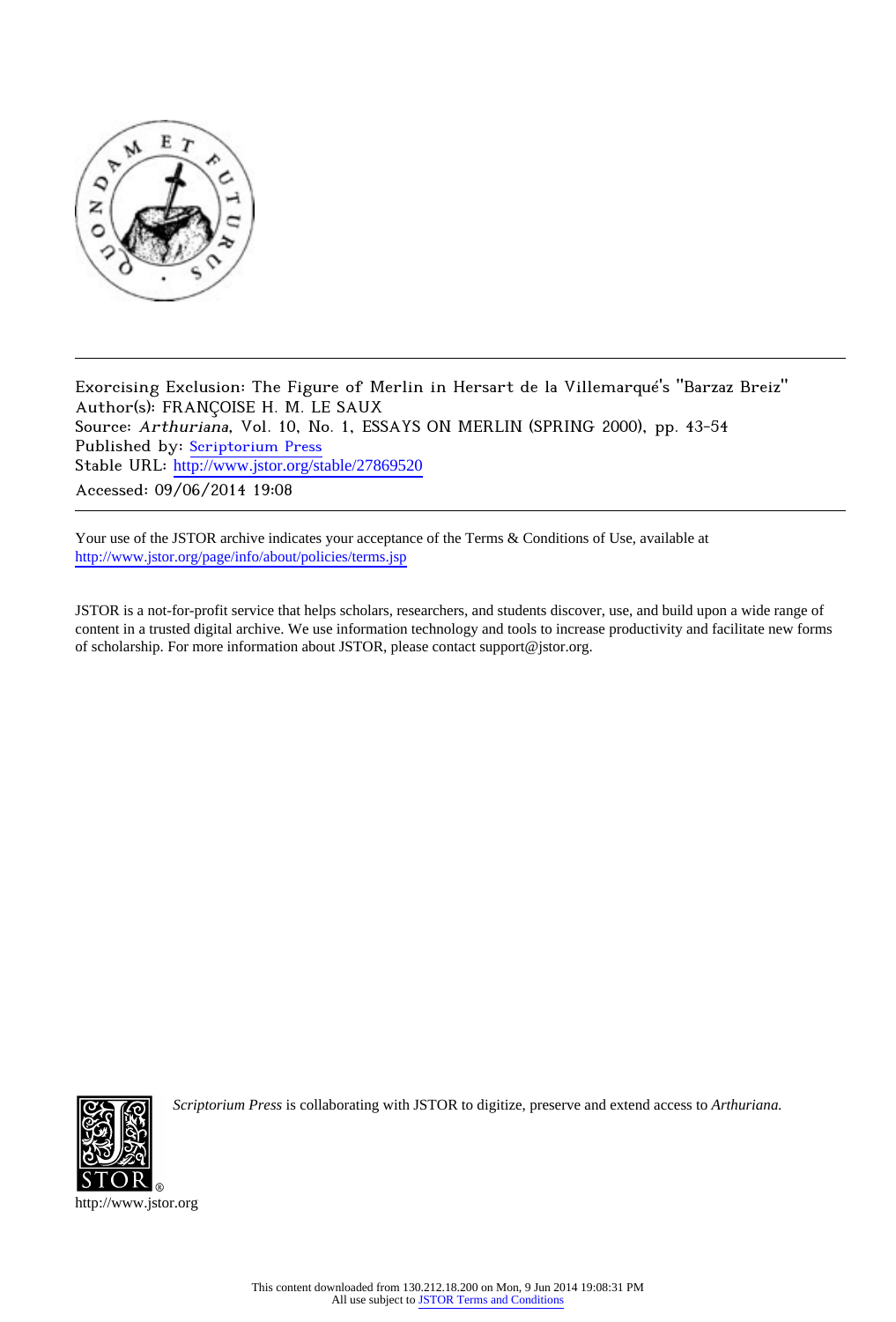# Exorcising Exclusion: The Figure of Merlin in Hersart de la Villemarqué's Barzaz Breiz

## FRAN?OISE H.M. LE SAUX

I he breton Merlin cycle maps out the social and psychological cause of the prophet's marginal status, which leads to his being dehumanized. Resolution depends on Merlin's explicit recognition of vulnerability. (F.H.M.LeS.)

The nineteenth-century collection of ballads published by Theodore Hersart de la Villemarque under the title of *Darzaz Dreiz* [Poetry of Brittany], contains five 'arthurian' pieces: the short, non-narrative 'Bale Arzur' [Arthur's March Song]; and the four components of the section entitled 'Marzin' [Merlin], which in conjunction provide us with a biography of Merlin, from his conception to his conversion by St. Kado at the end of his life. This 'Merlin' corpus is not explicitly connected to Arthur: the focus remains firmly on the seer himself.

Though of considerable interest to students of the Arthurian legend, this material has tended to be neglected due to doubts voiced about its authenticity during what has been termed the 'Quarrel of the *Barzaz Breiz*.' Intrigued by the unusual nature of some of the ballads (including 'Marzin-barz' [Merlin the Bard]) contained in the Barzaz, a younger, more scientifically-minded generation of collectors challenged La Villemarqué to show proof that these pieces were genuine. Nettled by accusations that he might be a Breton Macpherson, La Villemarqué refused to justify his methodology or show his notebooks. A nobleman of the old school, he felt that the very suggestion that he could have falsified (or indeed fabricated) the material in his Barzaz Breiz was a slur on his honor, beneath contempt and unworthy of a response. His silence was understood as an admission of guilt, and the Barzaz Breiz came to be widely regarded as a forgery.<sup>1</sup> Attempts to gain access to La Villemarqué's papers met with the stubborn indignation of his heirs at the way he had been treated, until a young scholar, Donatien Laurent, was allowed to study the family archives. There, he found that, even though much had

ARTHURIANA IO.I (2000)

43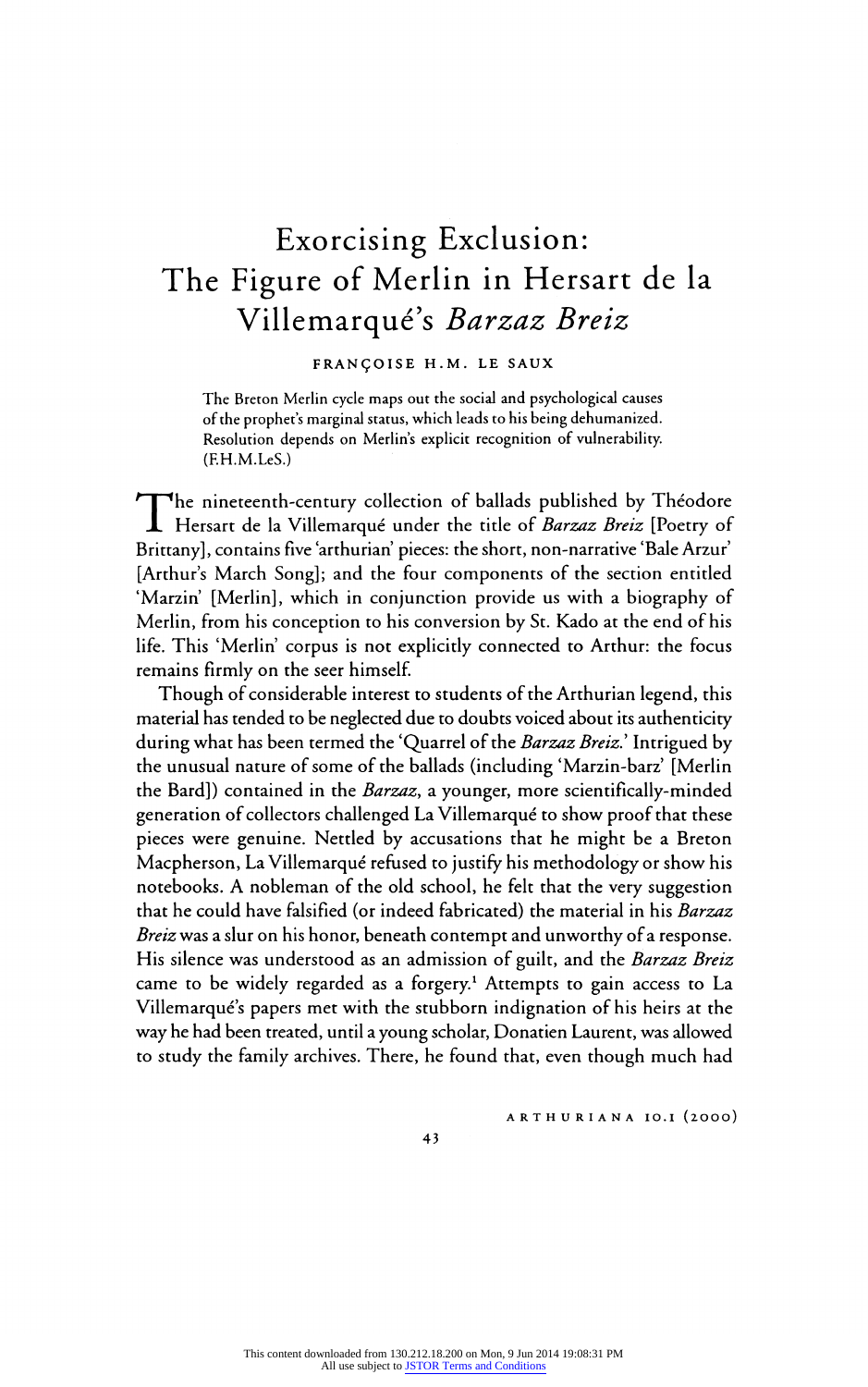## 44 ARTHUR

been destroyed, a few of La Villemarqué's notebooks had survived, with the notes taken during his fieldwork. Laurent's first results (published in 1989) proved beyond doubt that, while La Villemarqué had felt free to emend or 'improve' the occasional word or phrase, the pieces themselves were genuine.2 The notebook version of the Merlin ballad in particular, subjected to philological and dialectological analysis, showed a number of archaic and rare words, attested in Middle Breton, but which had been thought to have long disappeared. Interestingly, La Villemarqué occasionally 'corrects' these obscure archaic forms: which leads Laurent to conclude that, far from being forgeries, the Breton Merlin-ballads may have their origins in a medieval Armorican cycle.3 This is therefore material to take seriously.

The Breton ballads chart Merlin's development from wonder-child to powerful enchanter to marginalized victim, culminating in his reconciliation with both God and the social group that had never truly adopted him. The first ballad,4 'Marzin enn he gavel' [Merlin in his cradle] is a lullaby sung by Merlin's mother to her infant son. It narrates the supernatural conception of the child, and ends with the new-born Marzin blessing his other-worldly father and affirming the providential nature of his own birth. In the second piece, 'Marzin-divinour' [Merlin the seer], the prophet, gathering herbs in the company of his black dog, is addressed by an unknown speaker who urges him to turn away from magic and convert to God. The third, 'Marzin barz' [Merlin the Bard] is an adventure narrative in nine parts. A youth competes in a horserace, which has as prize the hand of the king's daughter. He wins, but the king attempts to renege on his word by setting apparently impossible tasks to the young man. These tasks, suggested to the king by his druid-like counselor, all involve Marzin: the suitor has to return to court with Marzin's harp, his ring, and finally with Marzin himself. The youth manage manages to do so, with the help of his grandmother<sup>5</sup>; but after the wedding, Marzin disappears, much to the chagrin of the king. In the fourth ballad, Marzin has become a wild man of the woods. He encounters St. Kado, and contrasts his present circumstances with his past prestige and power. Urged to convert, Marzin asserts his faith in God, and vows to sing the praises of Christ forever.

These ballads, as presented by La Villemarqué, form a cycle recounting the development-social, professional, spiritual and personal-of a Marzin who from the beginning is branded as 'other,' yet who feels a strong sense of belonging to the very group which views him with such mistrust. The hiatus between Marzin's perception of Self and the image of him perceived by those around him is crucial to an understanding of the character. He is genuinely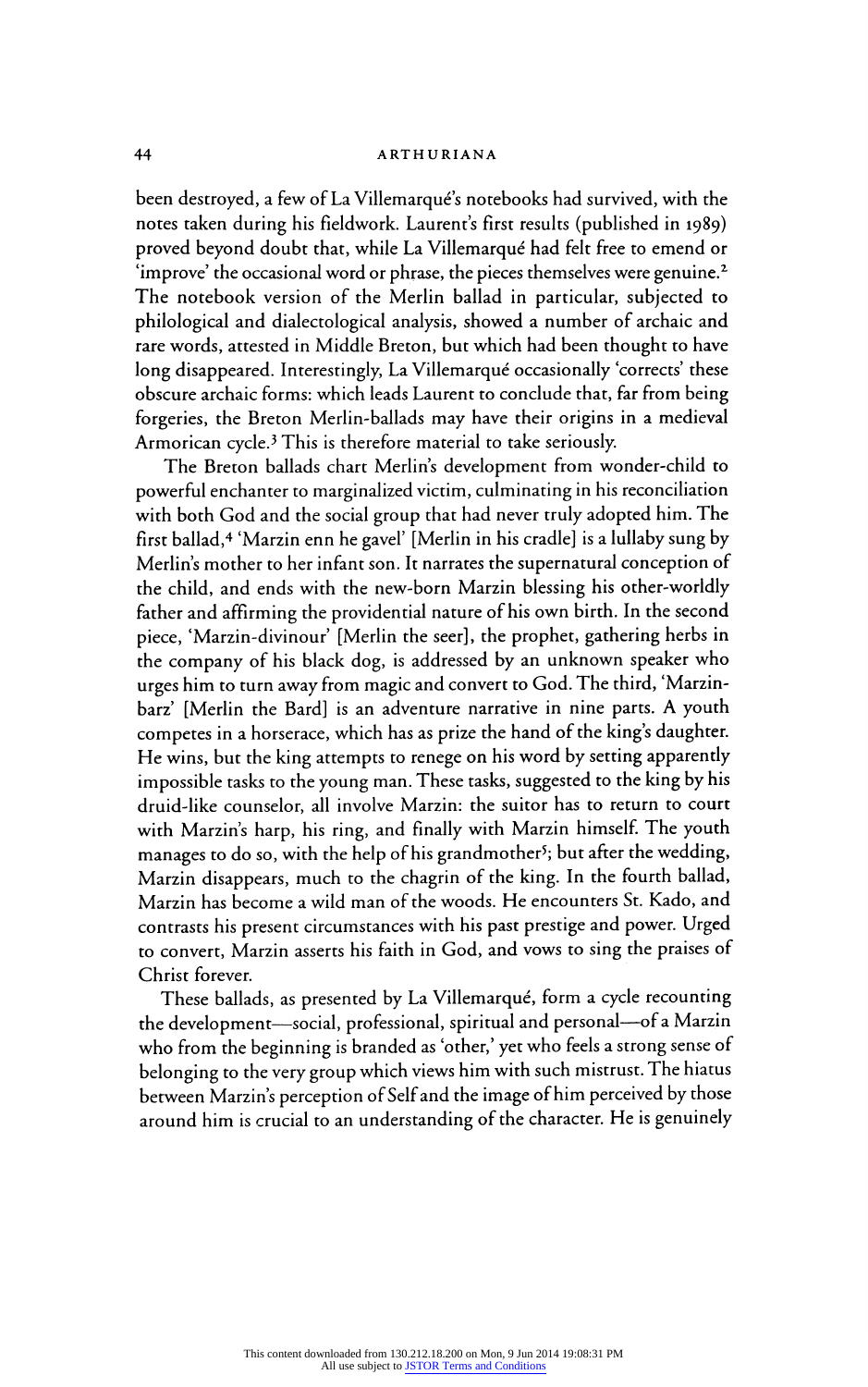different, through his father; but this father is absent, and Marzin's selfimage is shaped entirely in reference to the world of his mother. To the end of the cycle, Marzin refuses to acknowledge his otherness. He perceives it through the discourse of the people he encounters—his mother, the unknown speaker of'Marzin-divinour,' the social group of 'Marzin-barz,' and finally St. Kado—but he rejects it, thus unwittingly reinforcing the aura of evil and threat which surrounds him.

The reasons for Marzin's marginalisation are spelled out in 'Marzin enn he gavel.' His conception is unnatural—his mother never even saw his father in human form—and he himself is the fusion of two extremes. His unnamed mother is a king's daughter who wishes no husband other than the King of Heaven. His father is a *duzig*, a spirit, who in the shape of a bird entices the young princess into a forest with his sweet song, and impregnates her by pecking at her ear. The *duzig* is implicitly characterized as both non-Christian and non-human; moreover he represents sensuality and seduction, as opposed to the severe chastity of the young nun. This is apparent from the outset of the ballad:

Kleviz o kana eul lapous, Kane ken flour, kane ken dous [Refrain] Kane ken dous, kane ken flour, Flouroc'h eget iboud ann dour [Refrain] Kement ma'z-iz d'he heul, dibre Touellet gant-han va spered. ('Marzin enn he gavel,' st. 2-4) [I heard a bird singing It sang so sweetly, it sang so softly (Refrain) It sang so softly, it sang so sweetly More sweetly than the flowing of water (Refrain) So much so that I followed it, without thinking,

My mind deceived by it.]

The seductive discourse of the supernatural bird is permeated with courtly imagery, with a clear invitation to sexuality:

Merc'hik roue, e lavare, Kaer out evel gliz ar beure [Refrain] Ar goulou-deiz 'zo souezet Pa zell ouz it, na ouzez ket.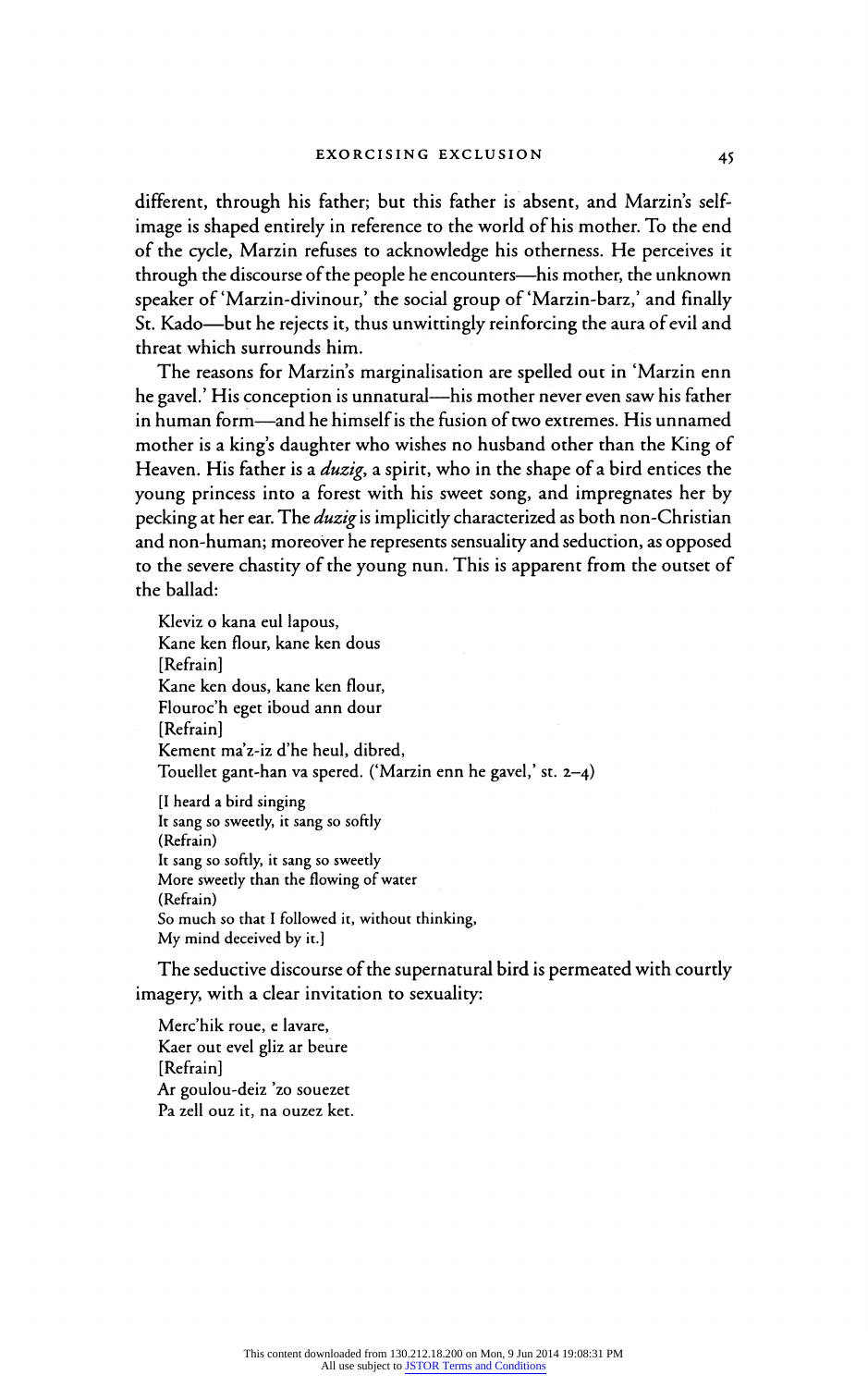## 46 ARTHURIANA

 $\sum_{n=1}^{\infty}$ Pa bar ann heol, souezet e. Na piou a vo da bried-te? (st. 6-8) [King's daughter, he said, You are as beautiful as the morning dew. (Refrain Dawn itself is surprise When it looks upon you, don't you know? (Refrain) When the sun rises, it is astounded.

Who then is to be your husband?]

The bird's voice of temptation is resisted verbally by the young woman, rebuking it for having too libertine a little beak and stating her indifference to worldly admiration and her total commitment to the King of heaven; but she nevertheless responds to it physically, following the bird's beguiling song deep into the forest until she falls asleep with exhaustion.

The theme of sleep is of particular importance in this ballad, in that it is both the necessary precondition for the successful seduction of the maiden, and is indicative of the surreal nature of her adventure. It is closely connected with the theme of innocence; the opening stanza of the lullaby may thus be read as a disclaimer of responsibility on the part of the young mother: 'Brema trizek miz ha teir teir zun / E oann dindan ar c'hoad e hun' [Thirteen months and three weeks ago / I fell asleep in the forest]. The way she sees it is that her son is literally a dream made flesh: she fell asleep under an oak tree,

Hag eno am boe eunn hunvre Am sapeduaz beteg re. (stanza 15) [And there I had a dream

That astounded me beyond belief.]

This dream is a typical other-worldly vision:

E oann ebarz ti eunn Duzik; A dro-war-dro eur feuntennik [Refrain] He vein ker boull! he vein ker skier! He vein ker splann evel d'ar gwer! [Refrain] Eur gwiskad man war al leur-zi Bleuniou nevez street war-n-ezhi. (st. 16-18)

[I was in the house of a Duzig Surrounded by a little fountain (Refrain) Its stones were so transparent! Its stones were so clear! Its stones were as bright as glass!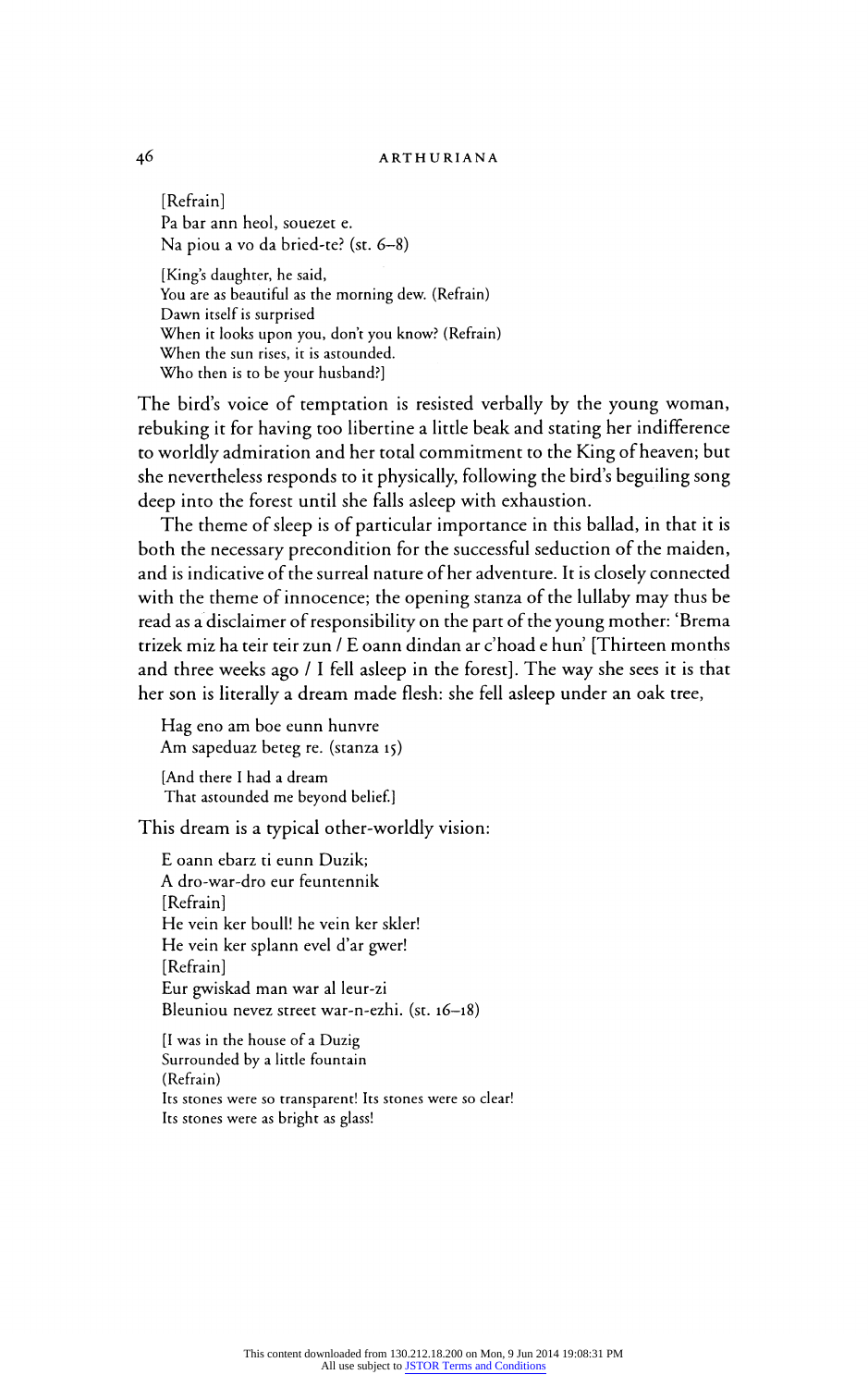$($ Refram) A carpet of moss on the floor With freshly-strewn flowers over it.]

Here again the narrator emphasizes her innocence: the other-worldly being to whom this dwelling belonged was not at home, so she was unaware of any danger: 'Ha me diogel ha seder' [And I felt safe and calm] (st. 19).

The seduction scene is likewise described as unthreatening and almost asexual. A dove pecks at the wall of the glass house, the young woman lets it in:

Hag hi ebarz, ha da rodal Tro-war-dro d'ann ti, o nijal  $\sum_{n=1}^{\infty}$ Gwech war va skoaz, gwech war va fenn Gwech e nije war ve c'herc'henn.<br>[Refrain]  $\Gamma$ Teir gwech ouz va skoarn a bok Ha kuit dreo hi enn-dro d'ar c'hoat glaz (stanzas 23-25)

[And once it was indoors, it started to fly around the house<br>(Refrain)  $(\text{Retrain})$ Sometimes it flew against my shoulder Sometimes against my head, sometimes against my breast  $\frac{(\text{Réman})}{\text{Réan}}$ Three times it kissed my ear Then it merrily went back to the green forest.]

The overriding feeling expressed by Marzin's mother is shame mingled with anger; shame at having given birth to the child at all, and anger at his father. A-ioul vete gaou va hunvre! Na ouife den diouz va douare! [If only my dream had been an illusion! If only no one knew about my condition!], she laments (st. 29). This implicit rejection of her infant son is a direct consequence of her belief that the seductive Duzig who sired him can only have been an evil spirit prompted by a devilish desire to soil her purity:

A-ioul vefe enn ifern skorn Ann Duarded kig hag askorn! (st. 28) [If only evil spirits were in icy hell, Flesh and bones!]

The nature of the offspring of such an 'evil spirit' can at best only be ambiguous, and the suggestion is that from the very beginning of his life, Marzin is considered by his mother not only as just 'other' but as truly alien.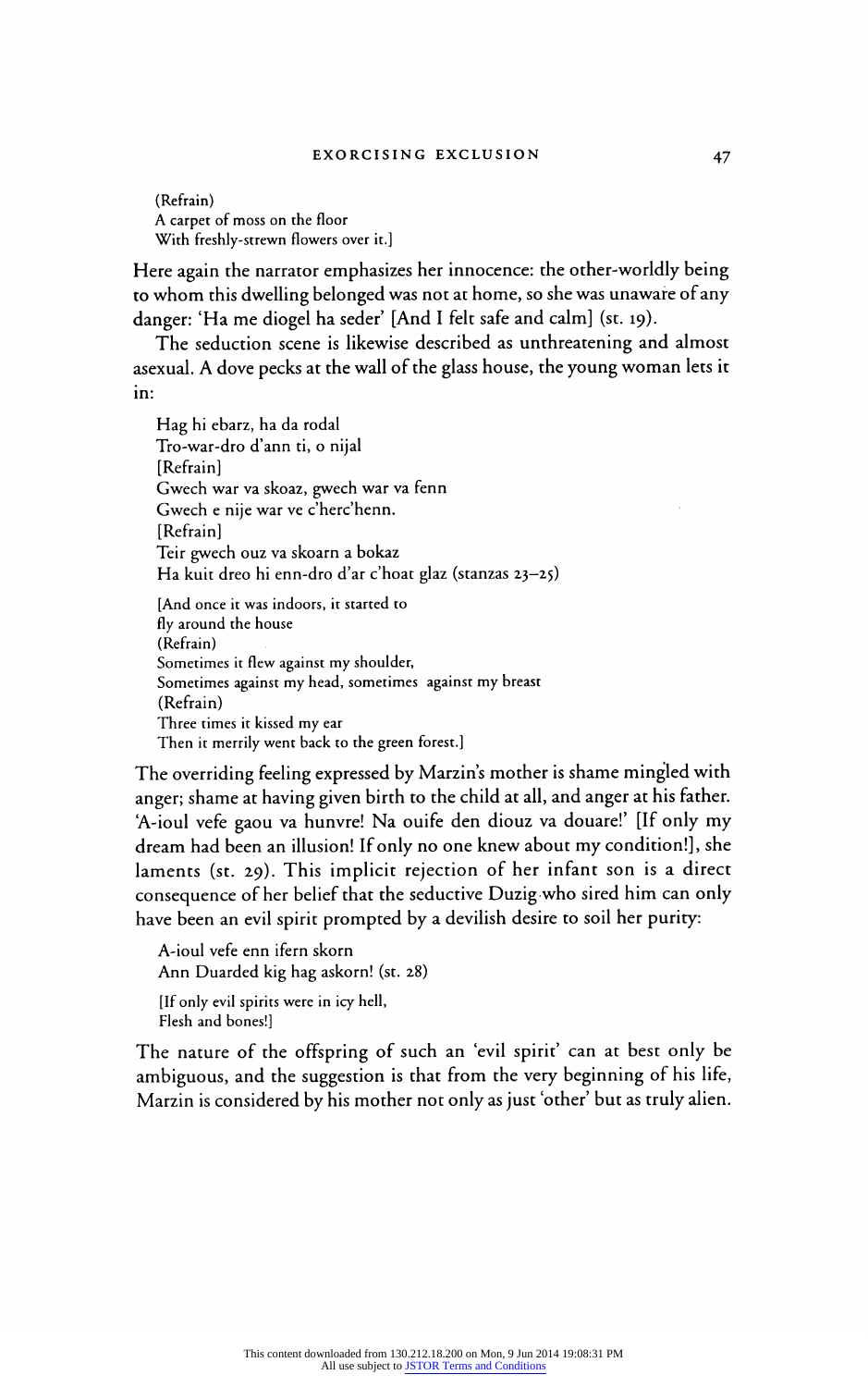# 4<sup>9</sup> ARIHUR

However, it is also clear that Marzin's perception of things is radically different to that of his mother. The baby, who has inherited some of his father's supernatural powers, hastens to set the record straight: his father is no duard, no evil spirit:

Etre an nenv hag ann douar Va zad zo ker kaen hag al loar; [Refrain] va zad a gar ann dudou ke.  $\circ$ Ha pa gav ann tu ho gwarez.  $\mathbb{R}$ <sup>[Refram]</sup> Ra viro Doue da vikenn Va zad diouz puns an ifern yen! (st. 33-35) [Between the sky and the earth

My father is as resplendant as the moon; (Refrain)<br>My father loves poor people My father loves poor people And when he can he helps them.  $\sum_{n=1}^{\infty}$ May God eternally preserve My father from the icy pit of hell!]

There is a purpose to his birth: 'Oenn ganet evid eur va bro' [I was born for the good of my country] (st. 37); from his point of view, there is no devilish streak through him, and his mother has no cause for worry.

Marzin's consolation of his mother is representative of his attitude towards rejection in the other ballads of the cycle. In his efforts to make the members of his society accept that his powers are entirely positive and God-given, he remains blind to the fact that he is nevertheless different, by virtue of those same powers, and that he therefore needs to give added reassurance as to his own essential nature. The end of the ballad shows that baby Marzin's words have an effect (?Ar vamm a oe souezet bras: "Heman zo Marz mar boe biskoaz'" [His mother was very surprised: 'Here's a wonder if ever there was one']), but it is double-edged. His mother recognizes him as a wonder-child, but does not take back the curse on his father, and in proclaiming him a *marz*, a marvel, she further emblazons his otherness.<sup>6</sup>

The key feature which makes Marzin conspicuous is his supernatural gift of poetic prophecy, which arouses fear and mistrust around him, as well as giving him prestige and power. This is the theme of'Marzin-divinour.' The refrain, 'iou iou ou,' 'hurrah,' suggests that Marzin is here being acclaimed by the crowd; he is at the pinnacle of his popularity, and seemingly totally accepted by his society. The voice that addresses him may therefore be seen as isolated; and what he has to say remains unanswered. Marzin is in the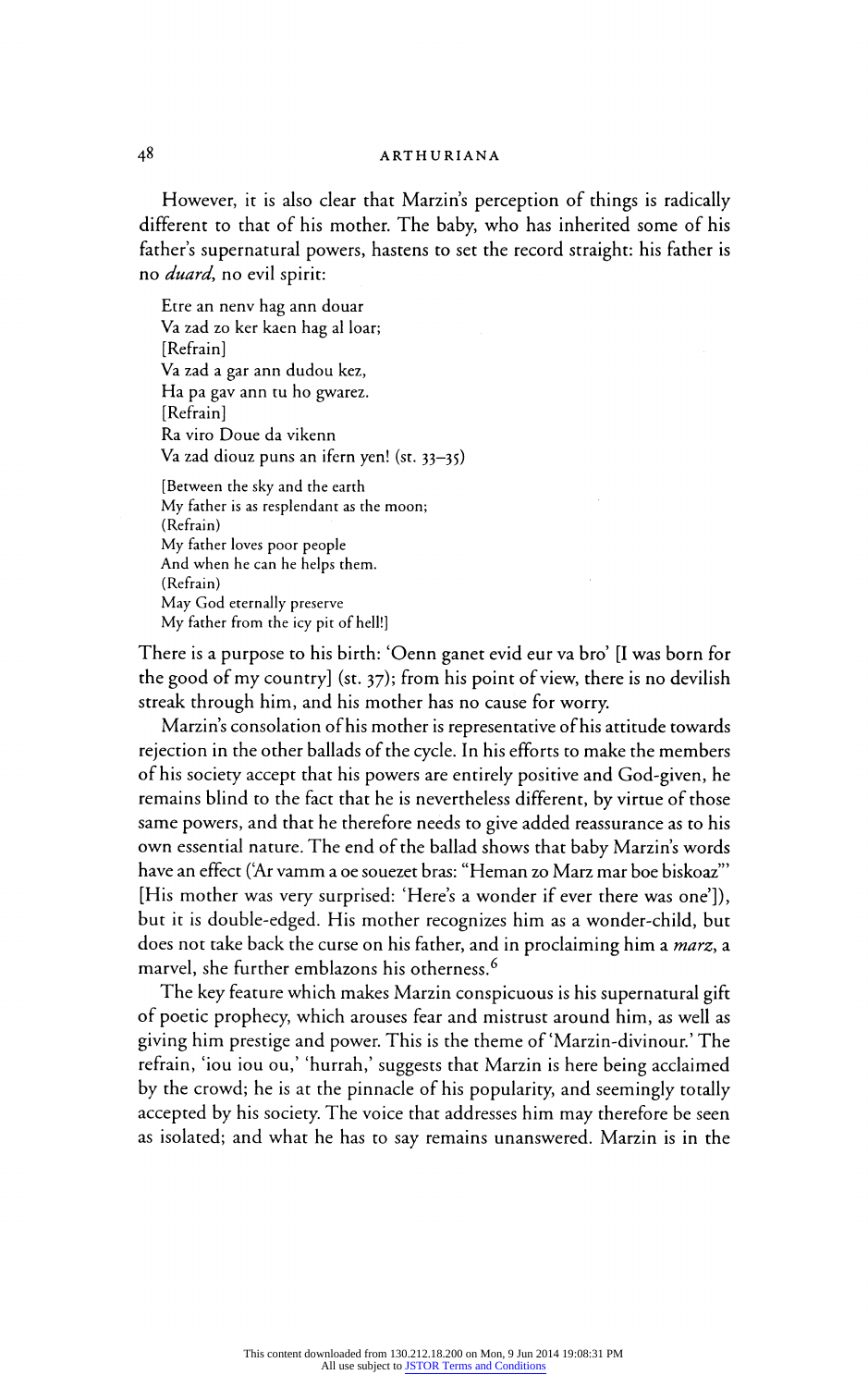process of gathering medicinal herbs and—less reassuringly, because of its connotations of black magic-is hunting for the red egg of a sea-serpent. The ultimate use to which these ingredients will be made is unknown, but the nameless voice connects it with Marzin's divinatory powers, which are thus aligned with witchcraft, and therefore sinful. The appeal made to Marzin: 'distroet endrou: Ne deuz divinour nemed Dou' [Convert: there is no seer except God] is in effect asking him to give up that part of his identity which comes from his father in order to espouse completely the values of his mother. Marzin apparently gives no answer, but it is clear from the lullaby ballad that such an appeal would not have been understood by him, inasmuch as the conflation Other/evil is not recognized by him when relating to his own powers and activities. And his failure to do so brings about his downfall, as recounted in 'Marzin-barz'.

Superficially, 'Marzin-barz' is just a variant of a familiar folk-tale theme,7 but it also shows how Marzin's excentric status in society, together with his desirability for the social group that has the privilege of redefining its identity through his presence, ultimately leads to his being objectified. Time has passed; Marzin is now an old man, and to some extent this text reads as a myth of transmission of bardic powers. The young man who wins the race which gives him the right to the princess's hand is rejected by the king because he suspects him of sorcery:

Ne ket kelc'herien a fell d'e Da rei da bried d'am merc'h-me. ('Marzin-barz,' II, st. 15) [I have no wish to give sorcerers As husband to my daughter.]

The tasks set by the white-bearded man seated at the right of the king, however, all involve the outwitting of the greatest sorcerer of all, Marzin himself. The objects the youth has to bring back to court are highly symbolic: Marzin's harp, representative of poetical skill and inspiration, and his ring, which can be seen as an emblem of authority and identity. $8$  But the third task does not involve a mere possession, however symbolic: the king demands Merlin's person, without regard for his own wishes, to make him officiate at the wedding.

These tasks are fulfilled thanks to the youth's grandmother, who gives him magical objects to assist him, and eventually drugs the prophet for him. The way in which this happens is noteworthy for the absence of respect or compassion shown for the aging Marzin. The old woman lures him into her house under the pretense of consoling the distraught seer after the loss of his harp and his ring, and makes him eat three magic apples under cover of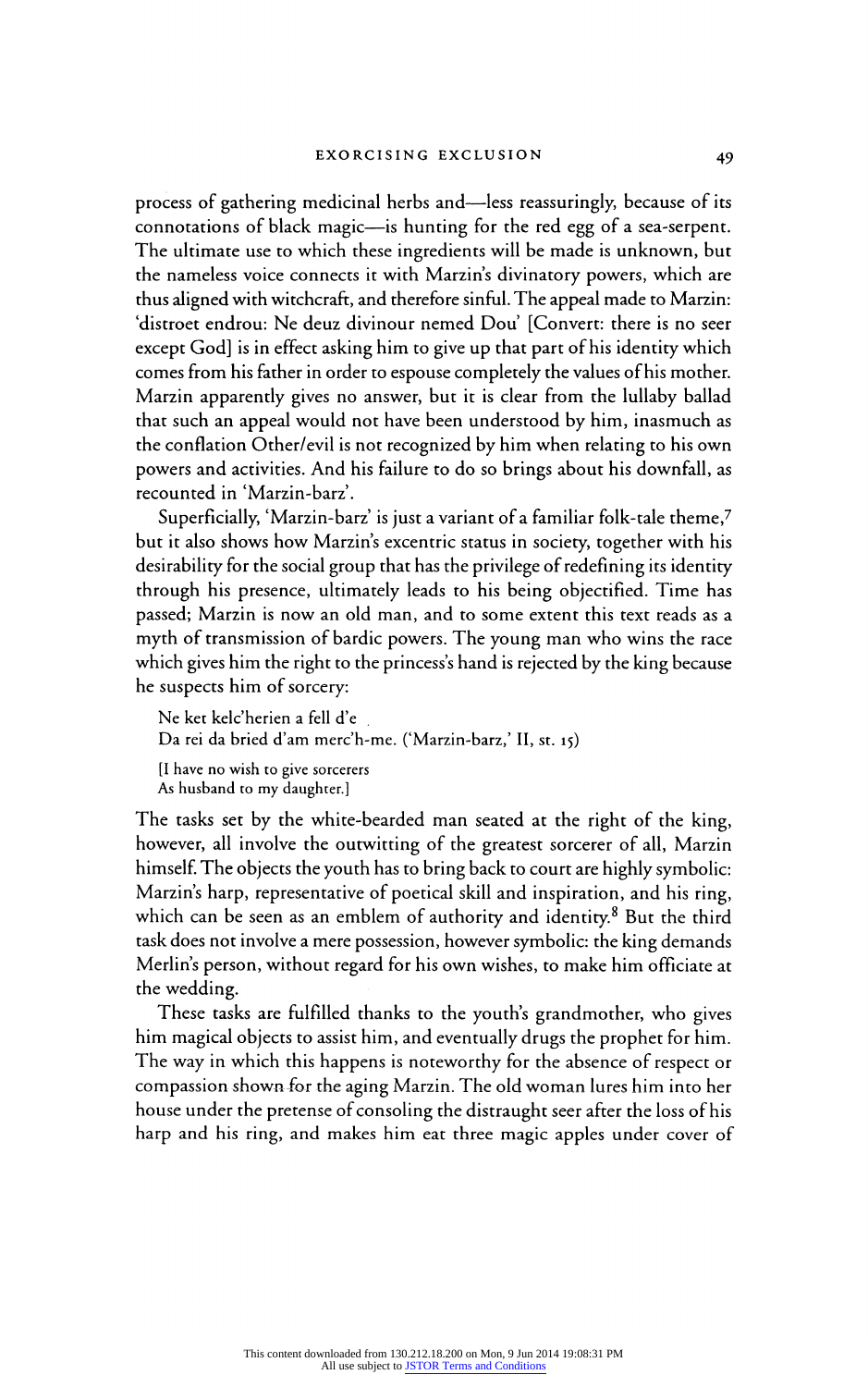# $\overline{\text{A}}$ KIHUK

concern for him.9 That the king himself sees Marzin mainly as a prestigious acquisition is also indicated by his displeasure when his prey disappears after the wedding-feast: the Other is perceived as so alien that his humanity is  $\overline{\mathbf{v}}$ 

Yet this Other is crucial to the self-definition of the society that is victimizing him. The point of the three tasks set to the youth is that his ability to fulfill them should have indicated him as Marzin's successor, either by overcoming him, or as his chosen heir. In that respect, the king and his counselor may be said to have been swindled. Marzin's powers have not been handed down. As in 'Marzin-divinour,' the seer makes no comment at the end of the ballad; but the fine balance between his sense of belonging to the world of his mother and his pride in the qualities inherited from his father is now compromised. The loss of his harp, in particular, must challenge the prophet's sense of identity, as the harp is the privileged medium for those poetic and vaticinatory powers from which Marzin derives the ultimate justification for his existence.

The violent destruction of Marzin's self-image leads to the dissolution of his personality. When we encounter him in 'Distro Marzin,' he is described as 'eunn tasman' [a ghost]; he lives in the deepest woods [ar c'hoat don], avoiding human society, and displaying all the marks of madness:

Glaz he varo evel d-ar man;

Hag he zaou-lagad o tevi, 'Vel dour ar c'haoter o firvi. (st. 2-3)

[His beard was as grey as mos And his eyes were burning (?) Like water boiling in the pan.]

Enjoined in the name of God to say who he is, the madman gives an account of his life that stresses his loss of a place in society, opposing the time of his greatness, typified by social valorization, to his present state as pariah. As Marzin sees it, the loss of his powers marked the end of a golden age:

?Enn amzer ma oann barz er bed, Ma oa gand ann holl enoret;

Dioc'htu ma'z-enn 'barz ar zall, E klevet ann holl o iouc'hal.

Dioc'htu ma kane va delen, Koueze diouz ar gwez aour meien. (st. 6–

[-In the days when I was a bard I was honoured by all;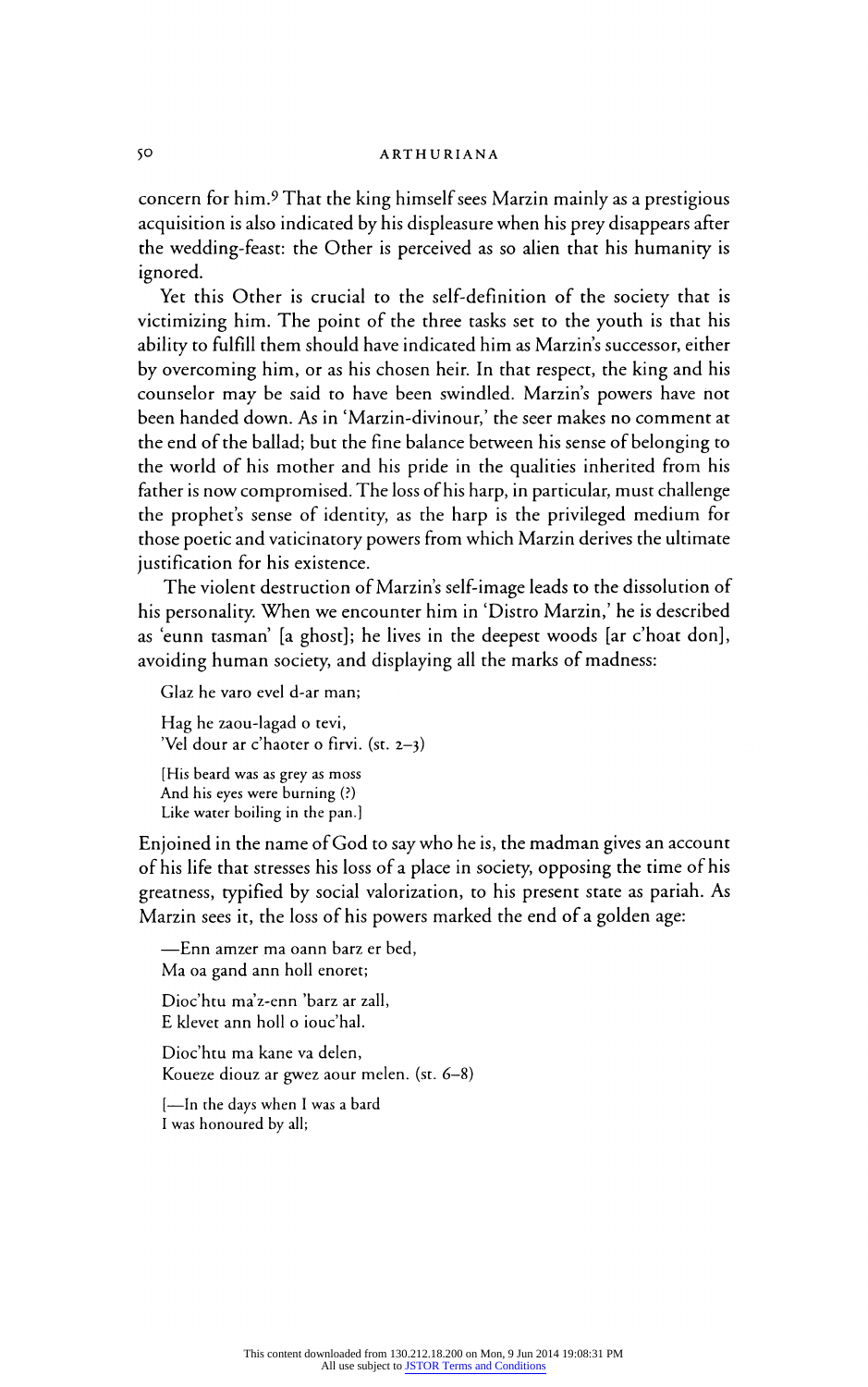As soon as I entered the hall You would hear everyone cheering.<br>As soon as my harp started to sing, As soon as my harp started to sing Yellow gold would fall from the trees.]

Breman er c'hoajou e vevann, Den na ra stad ouz in breman.

Bleizi, ha moc'h gwez, kreiz ma hent, Tre ma'z-ann biou, a skrign ho dent,

Kollet eo gan-in va delen, Pilet eo gwez ann aour melen. (st. 12-14)

[Now I live in the woods No one cares about me now. Wolves and wild boars, when I come across them on my path, grind their teeth I have lost my harp The trees that gave yellow gold have been felled.]

His downfall is seen by him as a national as well as a personal disaster, which indicates how closely connected in Marzin's mind is his social group and his own self:

Roueou ar vro am c'hare Roueou all holl am douje. (st. 9)

[The kings of this land loved me All the other kings feared me.]

Roueou Breiz a zo maro. Roueou all a wask ar vro. (st. 15)

[The kings of Brittany are dead. Other kings are devastating the land.]

The prophet's sense of loss and confusion is compounded by the fickleness of the very people he had striven to protect:

Ann dudigou paour lavare: -"Kan, Marzin e peb mare"

Laret eure ar Vretoned: "Kan, Marzin, ann traou da zonet." (st. 10-11)

[The poor folk would say: <sup>"</sup>Sing, Marzin, always. The Bretons would say: "Sing, Marzin, of the things to come."]

Na lavar ken ar Vretoned: "Kan, Marzin, ann traou da zonet."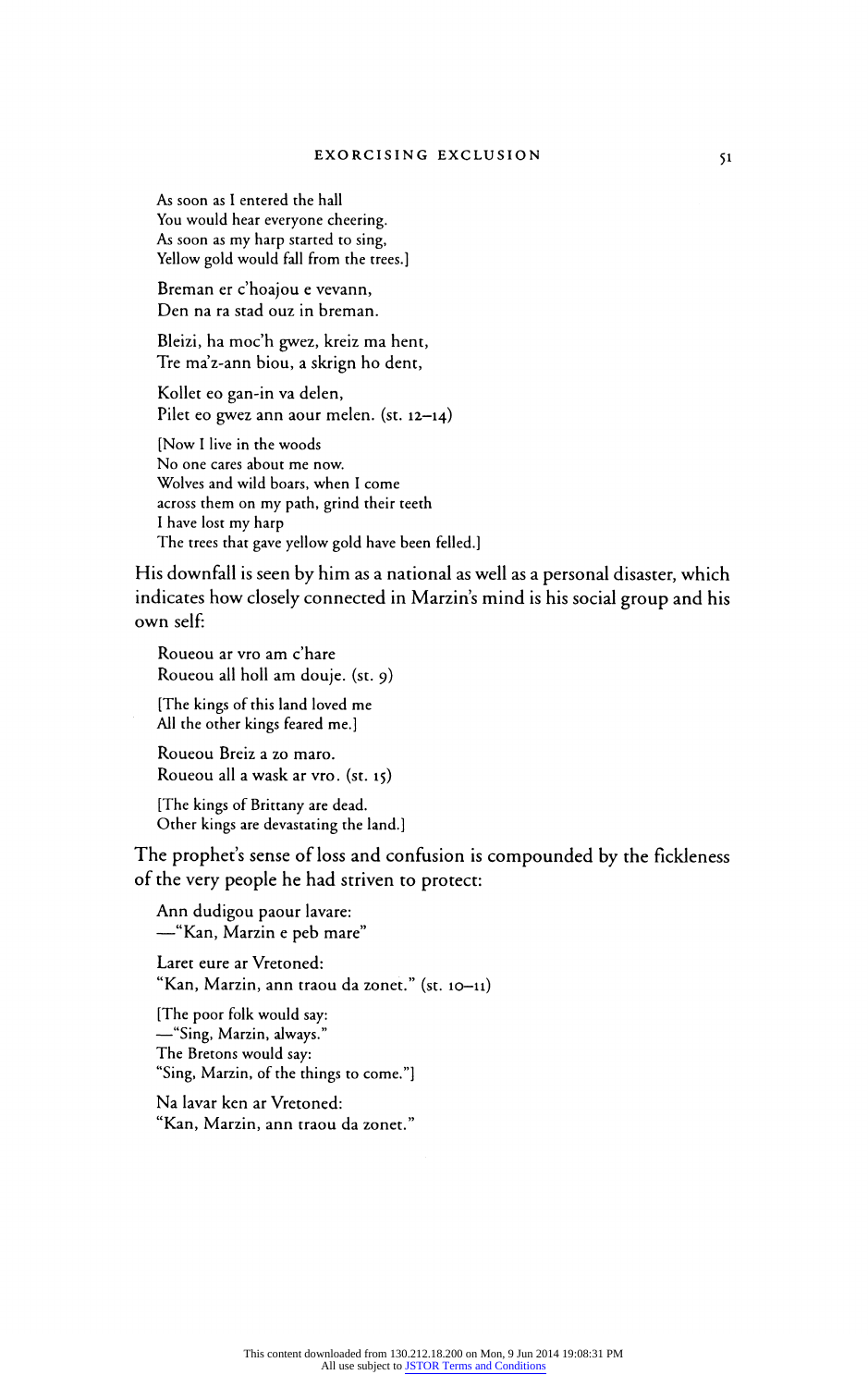Hi a ra ouz-in Marzin-fol, A daoliou mein am c'hasont holl (st. 16-17)

[The Bretons no longer say:<br>"Sing, Marzin, of the things to come." Sing, Marzin, of the things to come. They call me *Mad Mar* And they all throw stones at me.]

Marzin's response to Kado's enjoiner to convert and find peace in God mercy, though positive, remains ambiguous inasmuch as his profession of faith is also a disclaimer that this is truly a conversion in the strict sense:

?Enn ha fiziz, c'hoaz e fiziann, Out-han truez a c'houlennann. (st. 20) [I have put my faith in Him, my faith is in Him still I beg Him His pity.]

In effect, the disempowered Merlin is stating here in words that which he had not thought worthwhile expressing to the anonymous voice that had addressed him in his heyday: that he did not need to convert, because he already was a good Christian. His act is one of humility, made because of his acute emotional distress; but it also is a conscious turning away from that which made him 'Other' (i.e., his paternal inheritance) to fully embrace the values both of his mother and of the society that had so cruelly rejected him. This new-found identity leads to a renewal of his bardic skills, but in a different register:

Me a losko eur iouc'haden D'am Roue, gwir Zoue ha den! Me gano he vadelezou, A oad da oad dreist ann oajou. (st. 22-23) [I shall let out a cry of joy To my King, true God and man!

I shall sing His acts of goodness From age to age throughout the ages.]

Marzin has moved away from the political agenda imposed on him by his other-worldly father, to commit himself to the spiritual agenda espoused by his mother; and in so doing, he finds inner peace and social approval, expressed by St Kado's blessing.

However, the wording used by Marzin is significant. His focussing on the figure of Christ indicates that this is not merely a rejection of the father in favor of the mother. The benevolent and powerful 'duzig' is replaced by <sup>a</sup> role model with whom Marzin can more truly relate: himself the son of a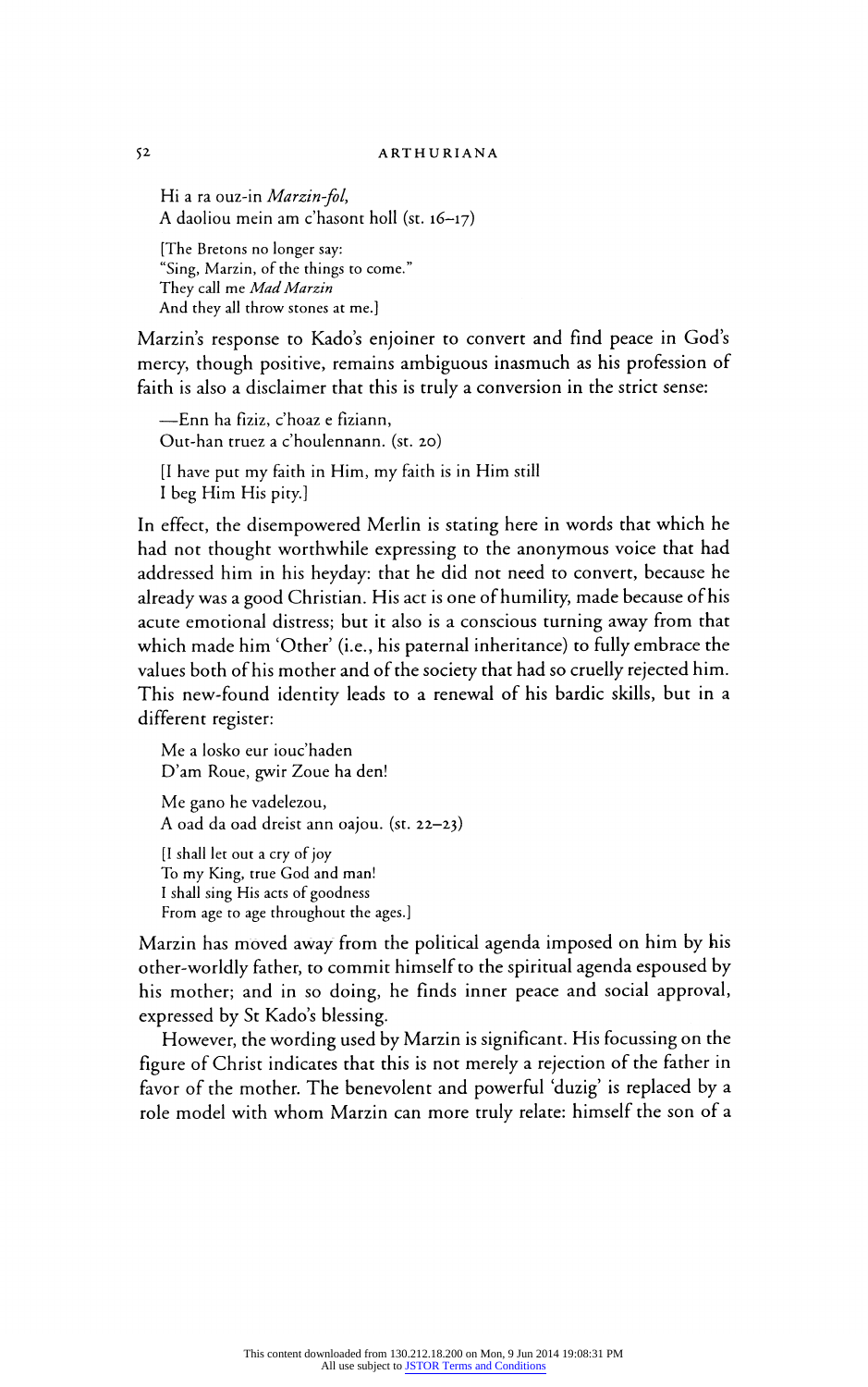non-earthly father, with a mission of salvation to his people, and eventually betrayed by them, Marzin is appealing to a transcendent alter ego to renew his creativity, his sanity and his identity. And with this act of humility, whereby for the first time Marzin declares himself in need of help, comes the embrace that had eluded him throughout his life.

## UNIVERSITY OF READING

Françoise H.M. Le Saux is a lecturer at the University of Reading (UK), where she teaches medieval French language and literature.

#### **NOTES**

- 1 Ernst Brugger thus excludes this material from his study on Merlin (1906) on the grounds that the Breton ballads are 'Fabrikaten.'
- 2 See Laurent (1989), chapter 2: 'Les textes remarquables.'
- 3 Laurent (1989, p. 296). The paucity of medieval Breton texts still extant precludes any definite statement on the subject-to date, at least. In other respects, the Merlin ballads follow the idiom of the Breton gwerz: for a discussion of the text of'Merlin-Barde' as a ballad, see Mary Ann Constantine (1996), 74-80.
- 4 All quotes made from the 1959 reprint of the 1867 edition of the Barzaz-Breiz, 56<sup>-7</sup>78. English translations are my own
- 5 Mamm-goz, literally 'old mother,' is the usual Breton term for 'grandmother'; however, the hero also addresses her as *mammig* [mummy]. There is therefore a possibility that the young man is helped by his aged mother.
- 6 The first element in 'Marzin' is moreover homophonous with 'marz'. However, this connection would not necessarily have been made by the singer. Laurent (1989, p. 292) notes that Breton oral tradition usually refers to Merlin as Melin (i.e., the French version of the name); 'Melin/Merlin' is also the form in which the name appears in La Villemarque's notebook version of Marzin Barz.' In the 1839 edition of the Barzaz Breiz, the prophet is referred to as 'Merlin'; the name is replaced by 'Marzin' (deemed to be more authentically Celtic) in the 1845 edition.
- 7 The ballad contains such motifs as the race as a suitor contest (Motif index H 331.5) and impossible quests assigned in order to get rid of the hero (Type 650).
- 8 We know from medieval Welsh sources that the harp is one of the three possessions of which no free man may be deprived, whilst the ring is a bardic attribute. If this ballad does indeed have its origins in a medieval Breton work, one would expect such cultural symbolism to be underlying the text.
- 9 This may be read as a variation of the 'Tasks performed with help of an old woman' motif (Motif Index H 971); the medievalist may equally discern an echo of the Merlin/Viviane relationship, where the deceived Merlin is also made to fall into a magic sleep.